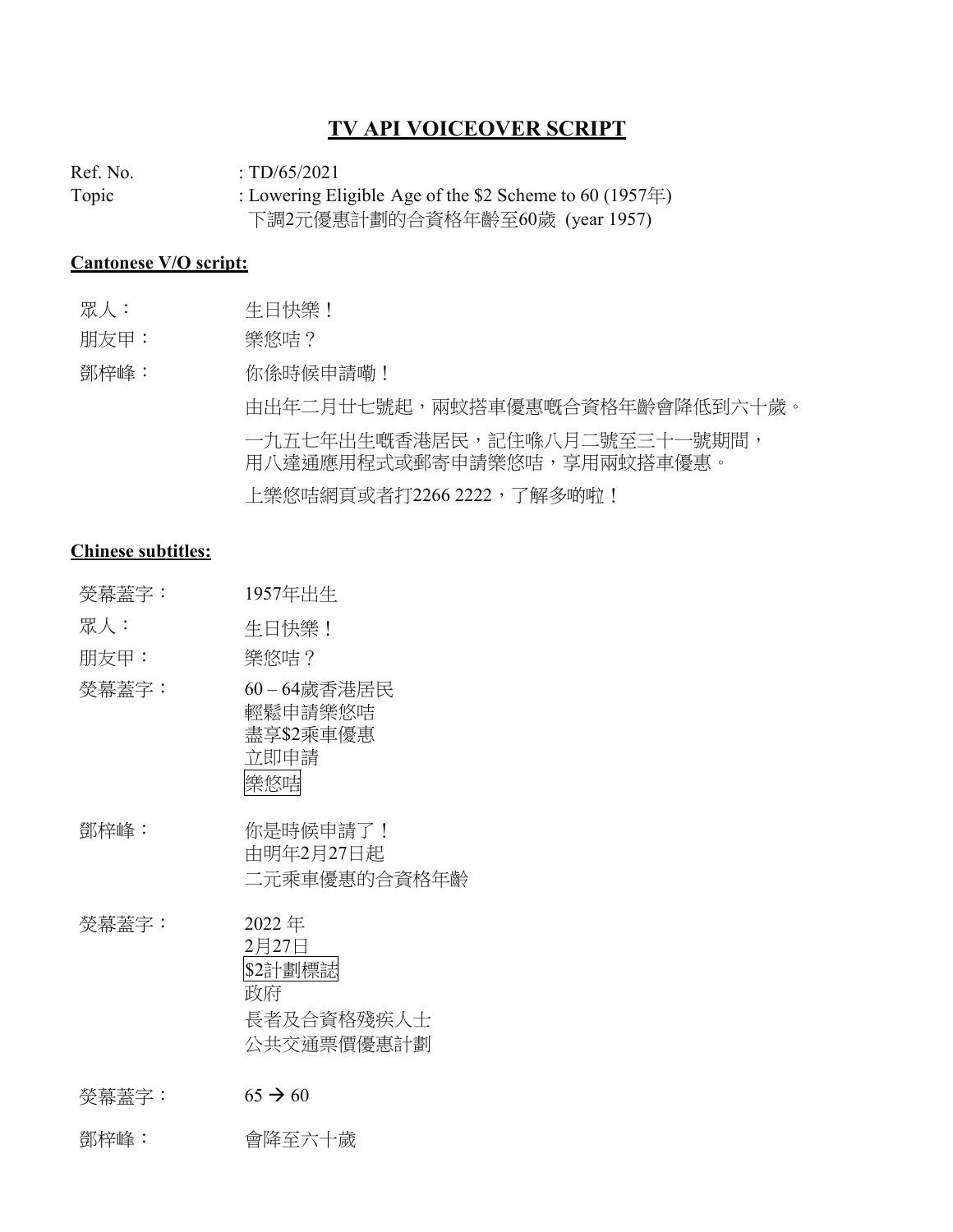| 熒幕蓋字: | 1957年<br>出生                                                            |
|-------|------------------------------------------------------------------------|
| 鄧梓峰:  | 1957年出生的香港居民                                                           |
| 熒幕蓋字: | 2021年<br>8月2日至31日<br>申請樂悠咭                                             |
| 鄧梓峰:  | 記得在8月2日至31日期間                                                          |
| 熒幕蓋字: | 八達通應用程式                                                                |
| 鄧梓峰:  | 以八達通應用程式或郵寄申請樂悠咭<br>享用二元乘車優惠                                           |
| 熒幕蓋字: | 樂悠咭                                                                    |
| 熒幕蓋字: | \$2計劃標誌搭車至醒<br>登6輕鬆申請<br>樂悠咭                                           |
|       | 網址:www.octopus.com.hk/joyyou<br>查詢熱線: 2266 2222<br>香港特別行政區區徽<br>勞工及福利局 |
| 鄧梓峰:  | 瀏覽樂悠咭網頁                                                                |

# 或致電2266 2222,了解更多吧!

## **English V/O script and subtitles:**

| Super:    | Born in 1957                                                                                                               |
|-----------|----------------------------------------------------------------------------------------------------------------------------|
| Everyone: | Happy birthday!                                                                                                            |
| Friend A: | JoyYou Card?                                                                                                               |
| Super:    | Hong Kong residents<br>aged $60$ to $64$<br>Apply for a JoyYou Card<br>to enjoy the \$2 Scheme<br>Apply now<br>JoyYou Card |

Patrick Dunn: It's time for you to get one!